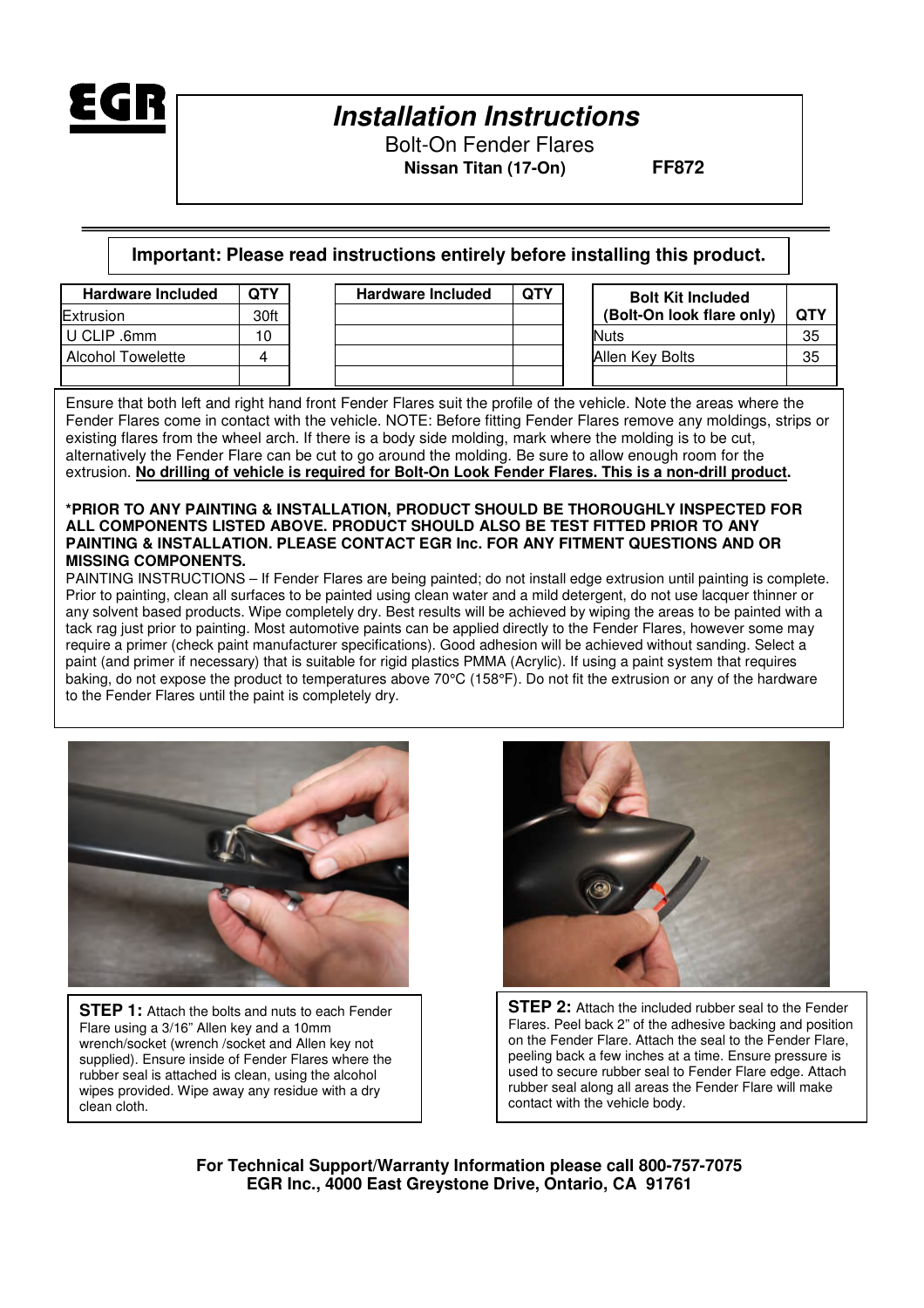

Bolt-On Fender Flares  **Nissan Titan (17-On) FF872**





**STEP 3:** Trim any excess rubber seal and discard.  $\vert \vert$  **STEP 4:** Clean the body areas where the Fender Flares will make contact. Ensure fenders are dry prior to install. Turning tires outward during install of each Fender Flare will ensure ease of install at bottom fixing points. For models equipped with factory fender flares, removal of factory flares is required, please consult the vehicle service manual for factory fender flare removal.



**STEP 5:** For vehicles equipped with factory mud gaurds. Remove (3) retaining screws to remove mud guard. Store mud guard in a safe place, it will not be re-used for Fender Flare installation. Reinstall screw in underside rocker panel area and retain (2) remaining screws from inner wheel arch for Fender Flare Installation.



**STEP 6:** Place Fender Flare on the vehicle into the position of best fit. Note where (4) slots in Fender Flare correspond with existing screws / fixing points in the wheel arch. Remove Fender Flare. Remove any existing vehicle screws in locations as shown with #2 Phillips head screwdriver. Maintain screws for re-installation.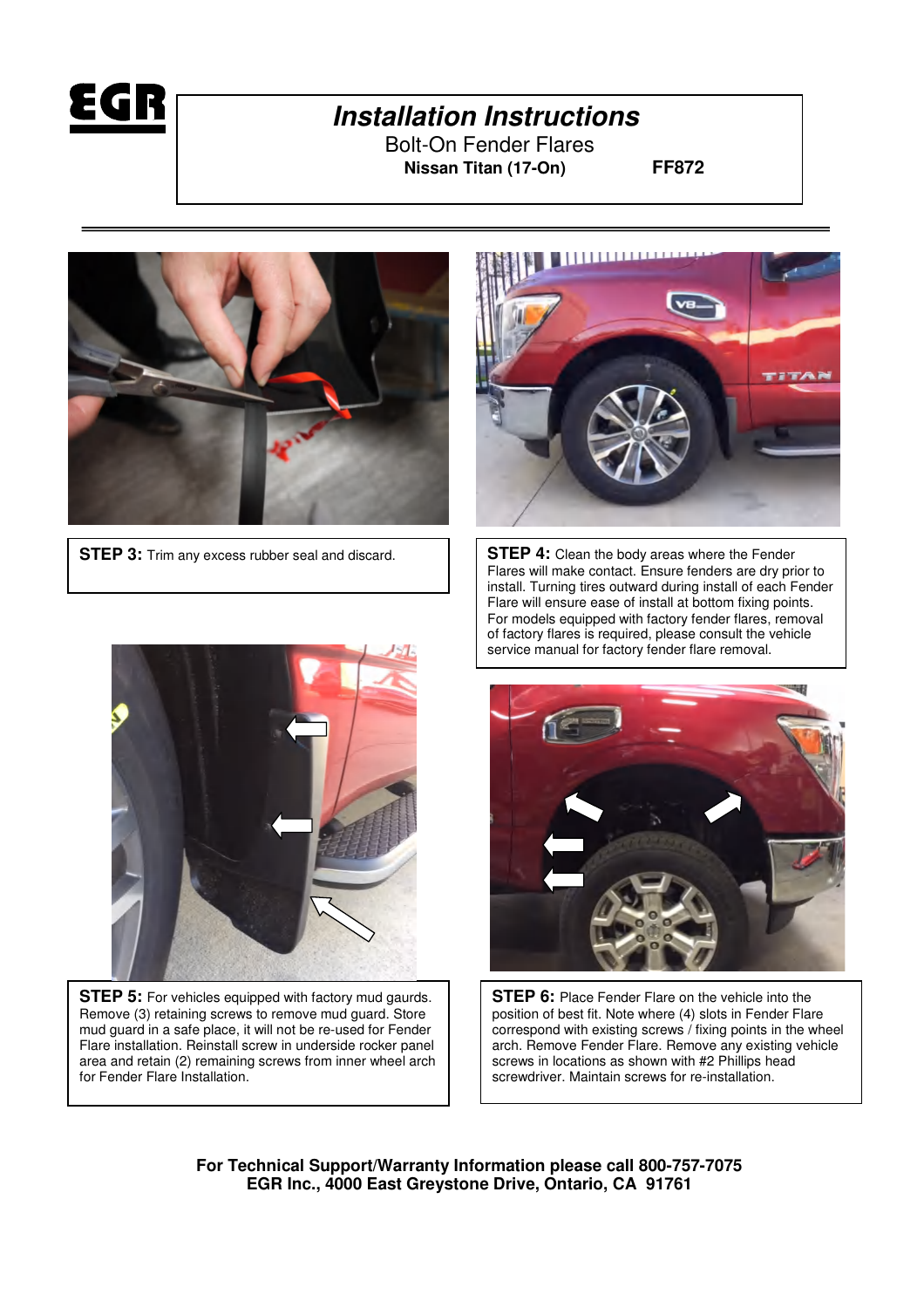

Bolt-On Fender Flares  **Nissan Titan (17-On) FF872**



**STEP 7:** Place Fender Flare on vehicle, ensure the slots in the Fender Flare align with the holes in the wheel arch from the previously removed factory screws. Using #2 Phillips head screwdriver, re-install the previously removed (4) screws through slots in Fender Flare. Once positioned correctly ensure all fixing points are tight and secure.



**STEP 8:** Install the provided U shape metal clip at the (1) remaining slot location in the Fender Flare. Ensure that positive pressure is applied on the Fender Flare to the vehicle fender when installing clips. Slide the clip over the Fender Flare and the inner lip of the front bumper fascia ensuring that the barb in the clip locates in the slot of the Fender Flare. Ensure that the rubber seal is flush neatly against the vehicle body.

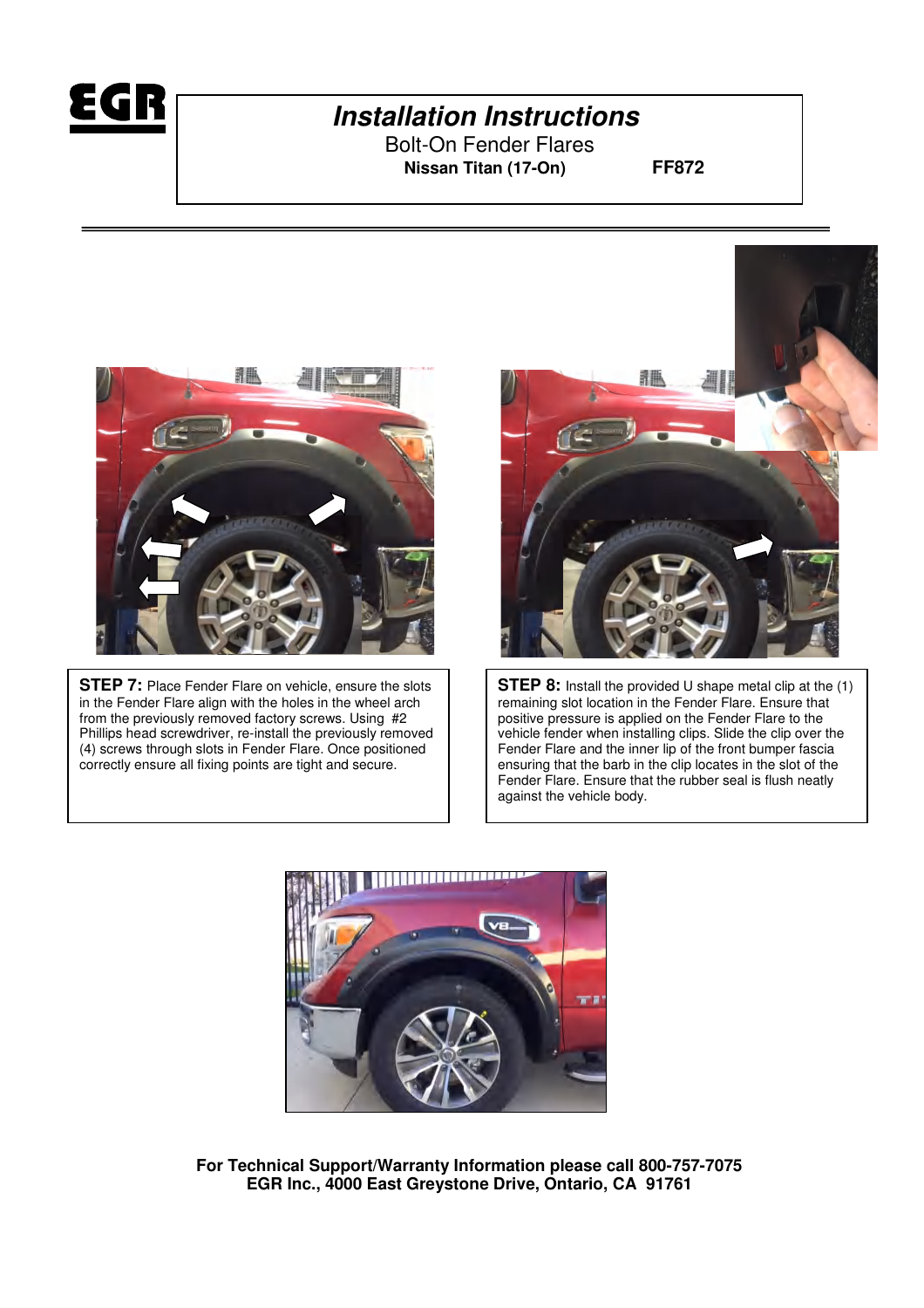

Bolt-On Fender Flares  **Nissan Titan (17-On) FF872**

# **Rear Installation**



**STEP 9:** Clean the body area where the Fender Flares will make contact. Ensure fenders are dry prior to install. For models equipped with factory fender flares, removal of factory flares is required, please consult the vehicle service manual for factory fender flare removal.



**STEP 10:** For vehicles equipped with factory mud gaurds. Remove (3) retaining screws to remove mud guard. Store mud guard in a safe place, it will not be reused for Fender Flare installation. Reinstall screws in underside rocker panel and innermost wheel arch area retain remaining uppermost screw for Fender Flare



**STEP 11:** Place Fender Flare on the vehicle into the position of best fit. Note where (2) slots in rear of Fender Flare correspond with existing screws / fixing points in the wheel arch. Remove Fender Flare. Remove any existing vehicle screws in locations as shown with #2 Phillips head screwdriver. Maintain screws for re-installation.



**STEP 12:** Place Fender Flare on vehicle, ensure the slots in the Fender Flare align with the holes in the wheel arch from the previously removed factory screws. Using #2 Phillips head screwdriver re-install the previously removed (2) screws through slots in Fender Flare.